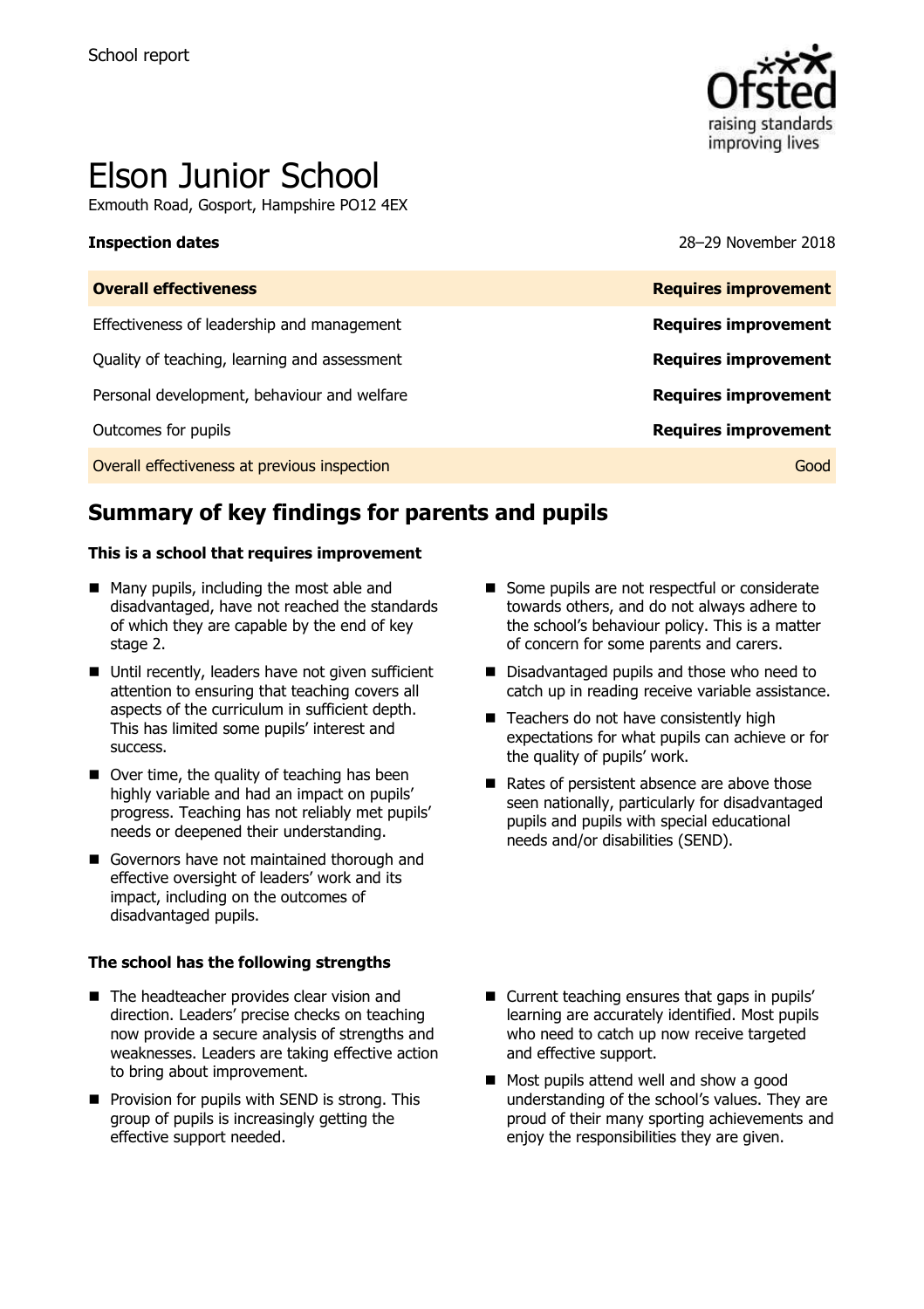

# **Full report**

### **What does the school need to do to improve further?**

- **IMPROVE PROGET IS THE IMPROVE PROGETS** in reading, writing and mathematics for all groups of pupils so that higher proportions reach the expected and higher standards by the end of key stage 2.
- Increase the effectiveness of leadership, including governance, by:
	- improving governors' checks on the school's performance, including safeguarding procedures and provision for disadvantaged pupils
	- strengthening governors' challenge and support for leaders to promote the school's continuous improvement
	- ensuring that staff consistently apply the behaviour policy, so that learning is not interrupted
	- developing the curriculum further so that it engages all pupils and deepens their learning in all subjects
	- ensuring that all pupils attend school regularly.
- Improve teaching so that it is consistently effective, by ensuring that:
	- all teachers have high expectations of pupils, including the most able
	- it provides effective support for disadvantaged pupils and those who need help with reading
	- it fully engages all pupils and inspires them to take a pride in their work
	- pupils' skills, knowledge and understanding are developed and deepened in all subjects.

An external review of governance should be undertaken in order to assess how this aspect of leadership and governance may be improved.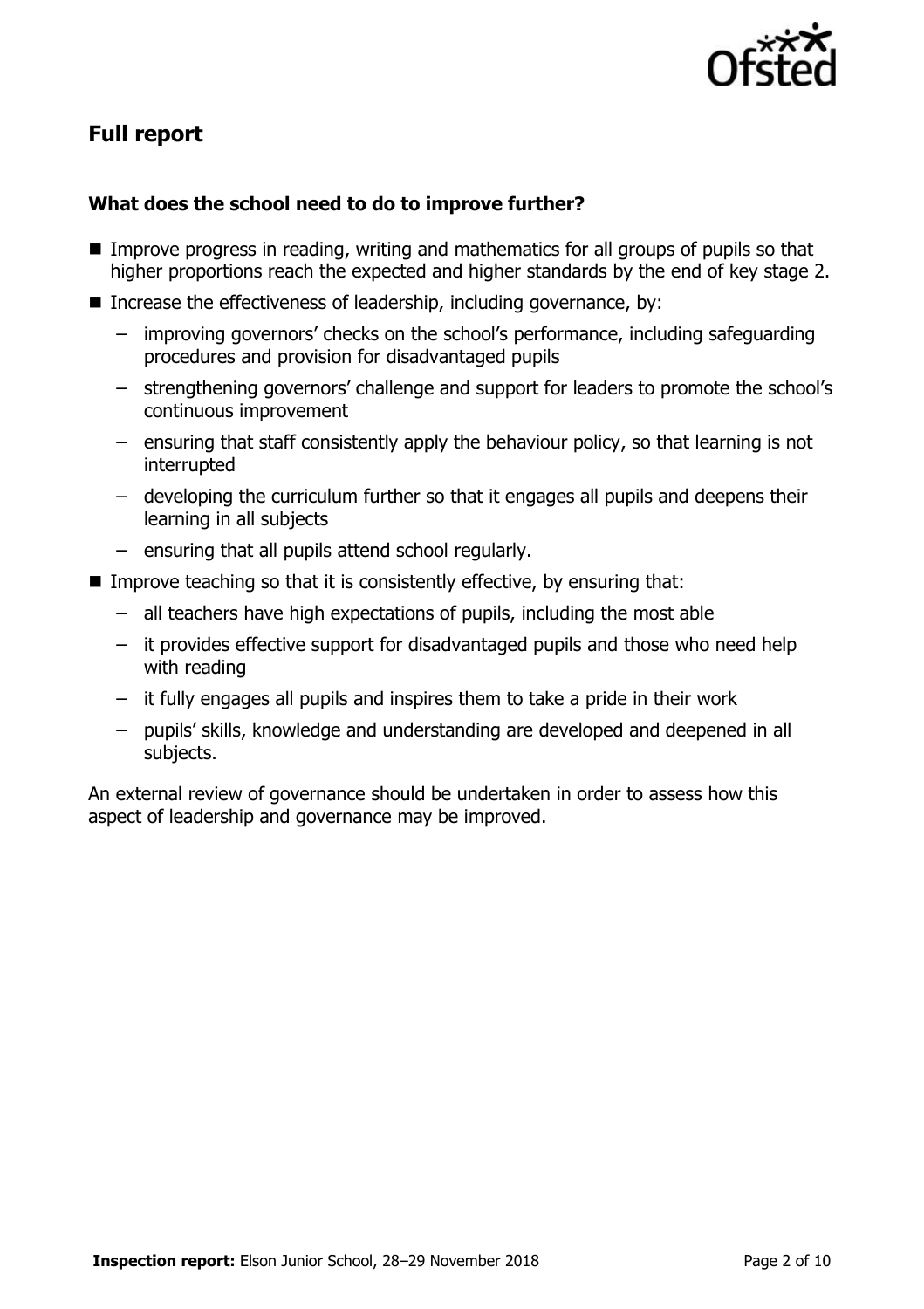

## **Inspection judgements**

### **Effectiveness of leadership and management Requires improvement**

- The headteacher, along with senior leaders, demonstrates a firm and active commitment that the pupils of Elson Junior School have the best possible school experience. Together, leaders have a clear and accurate understanding of the school's strengths and weaknesses and are successfully implementing effective plans to bring about improvement. However, they recognise that further work is needed to achieve their vision.
- Recent changes to the structure of the leadership team have increased the rate of improvement. In a short space of time, new leaders have had a positive impact on improving the quality of teaching. For example, they have put in place effective systems to identify gaps in pupils' learning and track progress, particularly in English and mathematics.
- Leaders hold teachers firmly to account for the progress of pupils in their class. Carefully considered and targeted professional development is helping teachers improve their practice and develop their subject knowledge. For instance, teachers have received training on how to use resources effectively to support the teaching of mathematics. Pupils' work in their books confirms that teachers' expectations of what pupils can achieve are rising. However, this improvement is not yet consistent across the school.
- Leaders' work to manage the challenging behaviour of a minority of pupils shows some impact. The effective work of the special educational needs coordinator and individual learning support assistants is making a valuable contribution to this improvement. Nevertheless, leaders recognise the continuing concerns of some parents that more needs to be done to secure a consistent and successful approach.
- The curriculum motivates pupils and is broad and balanced. However, some subjects do not successfully develop pupils' skills, knowledge and understanding in depth. Work in pupils' books shows limited opportunities for pupils to develop their scientific enquiry or their deeper understanding in geography. Leaders have helpfully shared their work, to date, with parents at curriculum evenings and have relevant plans to develop the curriculum further.
- Leaders have a secure understanding of the improvements needed to strengthen the progress of disadvantaged pupils. For example, some pupils attend an outdoor learning group or young carers group, both being designed to develop confidence and build self-esteem. Building on the already strong support for the well-being of this group of pupils, sensible plans are now being enacted to further strengthen their learning. Nevertheless, these developments are at an early stage.
- Additional sports funding is used well. The quality of teaching in sport is a strength of the school and is led with enthusiasm and passion. As a result, pupils participate in numerous sporting activities and understand how exercise can help them lead healthier lives. Pupils participate in a wide range of clubs and local sporting competitions and are rightly proud of their many sporting achievements.
- **Effective leadership is securing rapid improvement in the provision made for pupils with**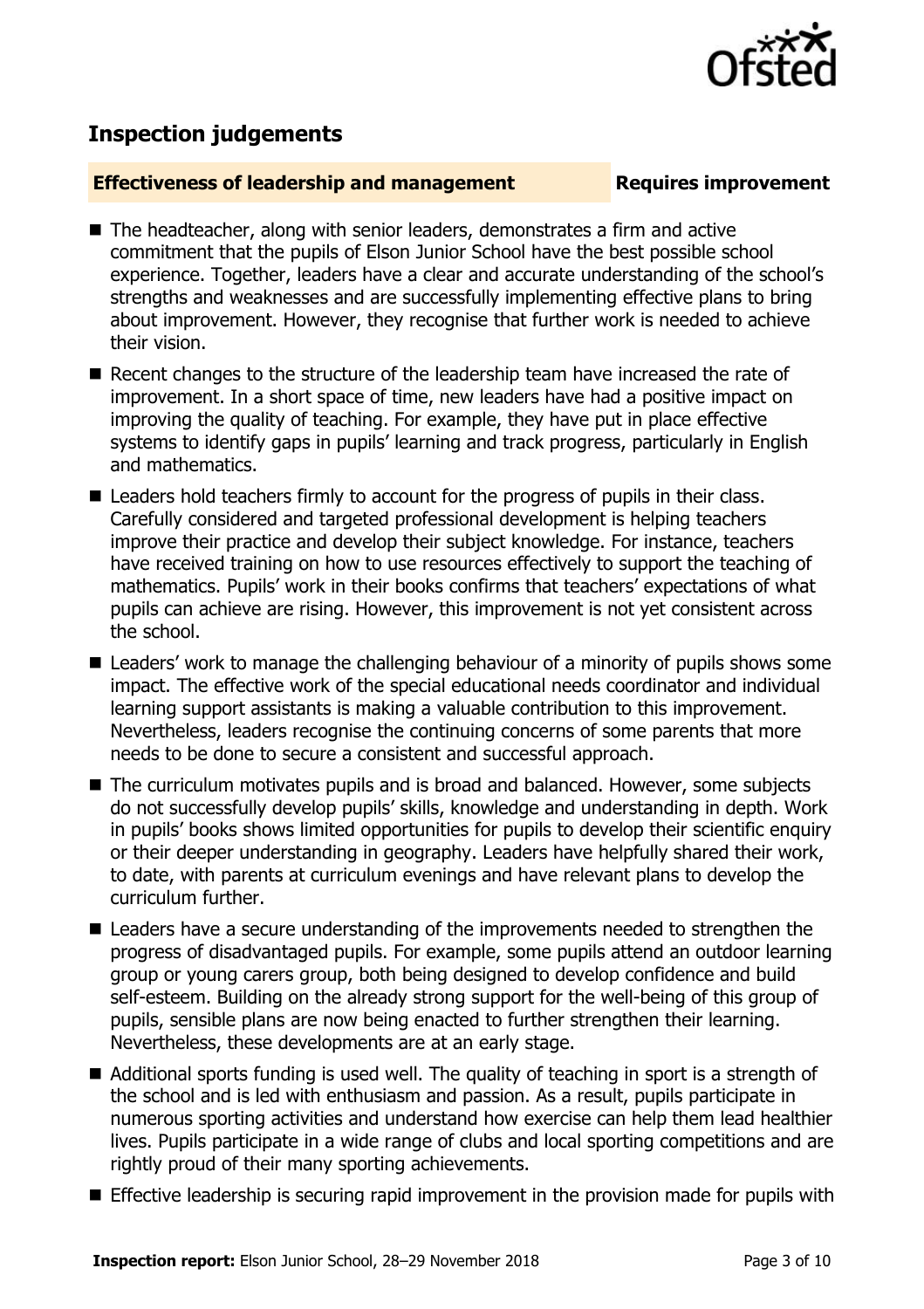

SEND. Leaders' clear and measurable plans support increasingly tailored additional support so that the progress of this group of pupils is accelerating noticeably. Leaders are not complacent and are rightly ambitious to embed and extend this early success.

■ Leaders provide pupils with interesting experiences that support their wider learning. Pupils say that they enjoy having visitors come into school, residential trips and educational visits to extend and deepen their learning. Pupils are greatly looking forward to their impending trip to The Living Rainforest.

### **Governance of the school**

- An experienced new chair of governors was appointed in the summer term. A number of new governors have joined the governing body recently. Governors are supportive of the school and committed to its improvement. They demonstrate good intentions and actively seek to develop and deepen their knowledge of the school and governance, to inform their work. They have attended training courses to gain a better understanding of the school's performance information and to keep abreast of their statutory duties.
- Governors have the necessary skills for their roles but do not yet have a clear understanding of the school's strengths and areas for improvement. Consequently, their challenge and support for leaders lacks a sharp focus. As yet, they have not challenged in relation to the school's safeguarding arrangements nor the impact of pupil premium spending on the progress and well-being of disadvantaged pupils.

### **Safeguarding**

- The arrangements for safeguarding are effective. The school's site is kept secure and appropriate systems are in place to check, welcome and induct visitors. Leaders and staff have a deep knowledge of pupils' specific needs and demonstrate high levels of care for pupils' well-being.
- **Effective systems are in place for recording safeguarding concerns and tracking** referrals made to the local authority. Leaders swiftly follow up any issues raised by staff. They are relentless in ensuring that the right support is provided for vulnerable pupils and their families.
- Leaders ensure that the staff team is properly trained in all areas of safeguarding. For example, staff have a good understanding of the government's latest guidance and have received appropriate induction to make sure that they understand their statutory responsibilities.
- All pupils spoken to say that they feel safe and that staff look after them well. They can confidently explain how to keep themselves safe when online. However, some pupils spoken to and some who responded to the pupil survey said that, sometimes, the behaviour of a few pupils causes them concern and disrupts their learning. The comments of some parents and staff to inspectors reflected the same concerns.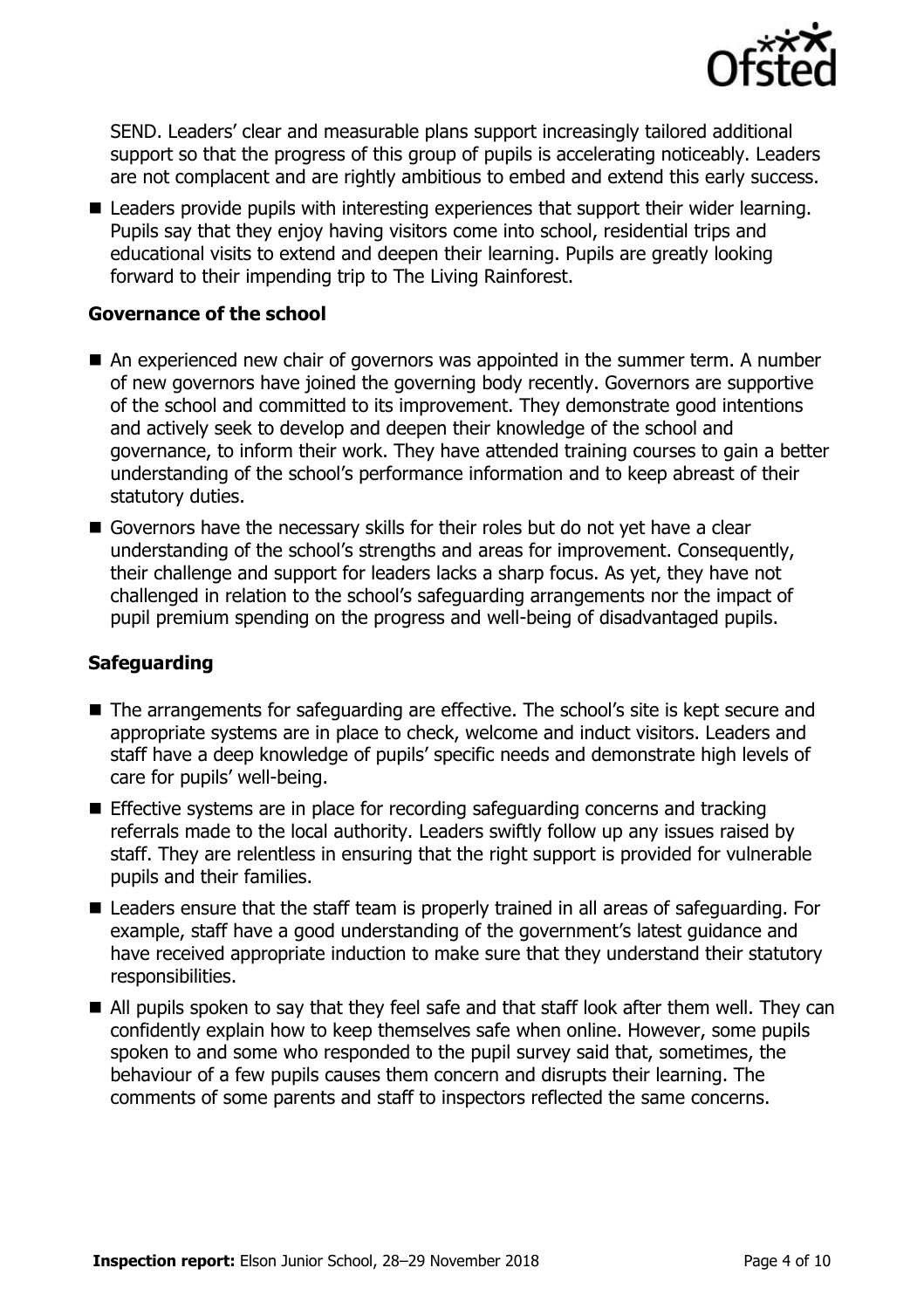

### **Quality of teaching, learning and assessment Requires improvement**

- The quality of teaching is inconsistent. Some teaching engages pupils well so they work hard and make progress. However, at times, where teaching is less well planned or lacks sufficient depth, pupils lose interest in their learning.
- Teachers' expectations of what pupils can achieve and for the quality of pupils' work are not consistently high. As an example of this, teachers do not routinely encourage pupils to take pride in the presentation of their work or pay attention to their handwriting. At times, pupils do not finish the work set for them and this goes unchallenged by teachers. As a result, pupils do not consistently achieve what they are capable of.
- Leaders have implemented a robust assessment system and made impressive improvements to systems for checking how well each pupil is doing. As a result, reliable information about pupils' attainment and skills is now provided. However, teachers do not use this well when planning tasks to meet the different needs of pupils, including the disadvantaged and most able.
- Where provision is most effective, teachers use well-devised questioning to deepen pupils' thinking. They use high-quality texts to successfully develop pupils' language and comprehension skills. Inspectors observed pupils fully engaged in applying their knowledge and inference skills when reading a text about the Ancient Greeks.
- Teachers make interesting links between subjects. For example, Year 6 pupils learned about the functions of the human heart in science and then made intricate hearts out of clay as part of their art work. However, engaging approaches of this kind are not consistent practice across the school.
- **Pupils in all year groups display a love of reading. They enjoy reading books from the** well-stocked library and demonstrate impressive comprehension skills. Teachers match closely the home-reading books to pupils' reading ability. However, pupils who start the school with weak reading skills do not receive effective support to help them become confident readers.
- Leaders ensure that pupils with SEND are given appropriate challenge and guidance in their learning. Leaders model expectations and support teachers well to ensure that this group of pupils receives the help needed. One pupil commented that he enjoys school and no longer feels lonely as he is now able to access his learning as part of the class.
- Many of the learning support staff provide effective support both to individual pupils and to groups of pupils in class. Where they are deployed effectively by teachers, these adults actively seek opportunities to extend pupils' learning and provide the right level of support and encouragement. However, where teaching is less well planned, the work of additional adults is less effective.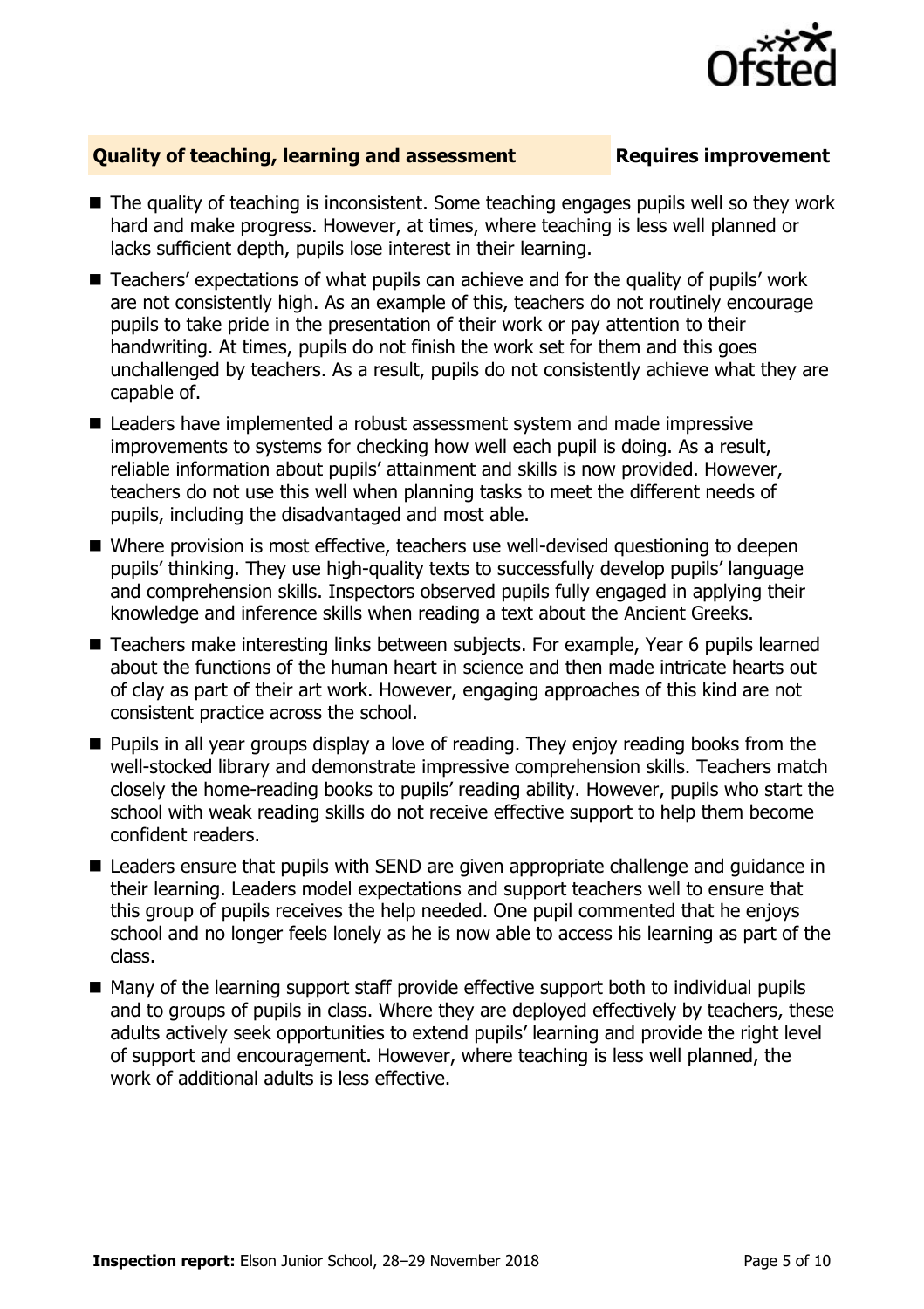

### **Personal development, behaviour and welfare Fig. 2.1 Requires improvement**

### **Personal development and welfare**

- The school's work to promote pupils' personal development and welfare requires improvement.
- Teachers expect too little of pupils and, as a result, some pupils do not consistently apply themselves well to tasks so their work remains incomplete. In some cases, pupils do not routinely display resilience or determination towards their learning and need frequent reminders from adults to keep on track.
- Leaders ensure that the school's values of compassion, adaptability, aspiration and integrity are modelled well and reinforced frequently. These are regularly explored through weekly assemblies. As a result, pupils understand these values deeply and the majority of pupils model them with pride.
- The school's programme of personal, social, health and economic education contributes well to most pupils' personal development. The majority of pupils respect each other's beliefs and opinions. Pupils told inspectors with great assurance, 'We are all human and we don't tolerate racism in this school.' Pupils who join the school at different points in the year confirm that they are made to feel welcome and accepted.
- A small amount of unkind behaviour was seen between pupils during the inspection. Pupils agree that, occasionally, this does take place. However, staff are effective at sorting out problems. Inspectors observed this happening. Nevertheless, some parents are not confident that issues are dealt with effectively.
- $\blacksquare$  Pupils relish the opportunities they have to contribute responsibly to the life of the school. For instance, pupils aspire to be head boy or head girl, team captains or ecocouncillors. They enjoy showing visitors around the school and frequently lead wholeschool assemblies.

### **Behaviour**

- The behaviour of pupils requires improvement. The majority of pupils behave well in lessons. Most pupils are keen to learn and are respectful towards their teachers. Where teaching is strong, pupils display highly respectful and thoughtful behaviour. However, pupils can quickly come off task, and a few seek to distract others from their learning.
- Occasionally, pupils display overly boisterous behaviour on the playground. Although this is dealt with quickly by staff, it unsettles other pupils.
- The new behaviour policy is showing some positive impact. Pupils understand that there are consequences for unacceptable actions as well as rewards when they behave well. For example, pupils are keen to collect 'tokens' for their house teams for modelling the school's values. Leaders recognise the need to build further on this initial success to further promote and reward positive behaviour.
- Overall attendance is in line with the national average. Leaders monitor the attendance of pupils closely, and are alert to any patterns of absence and the reasons behind them. However, the persistent absence of some pupils, particularly those with SEND and disadvantaged pupils, has risen compared to the same period last year, and is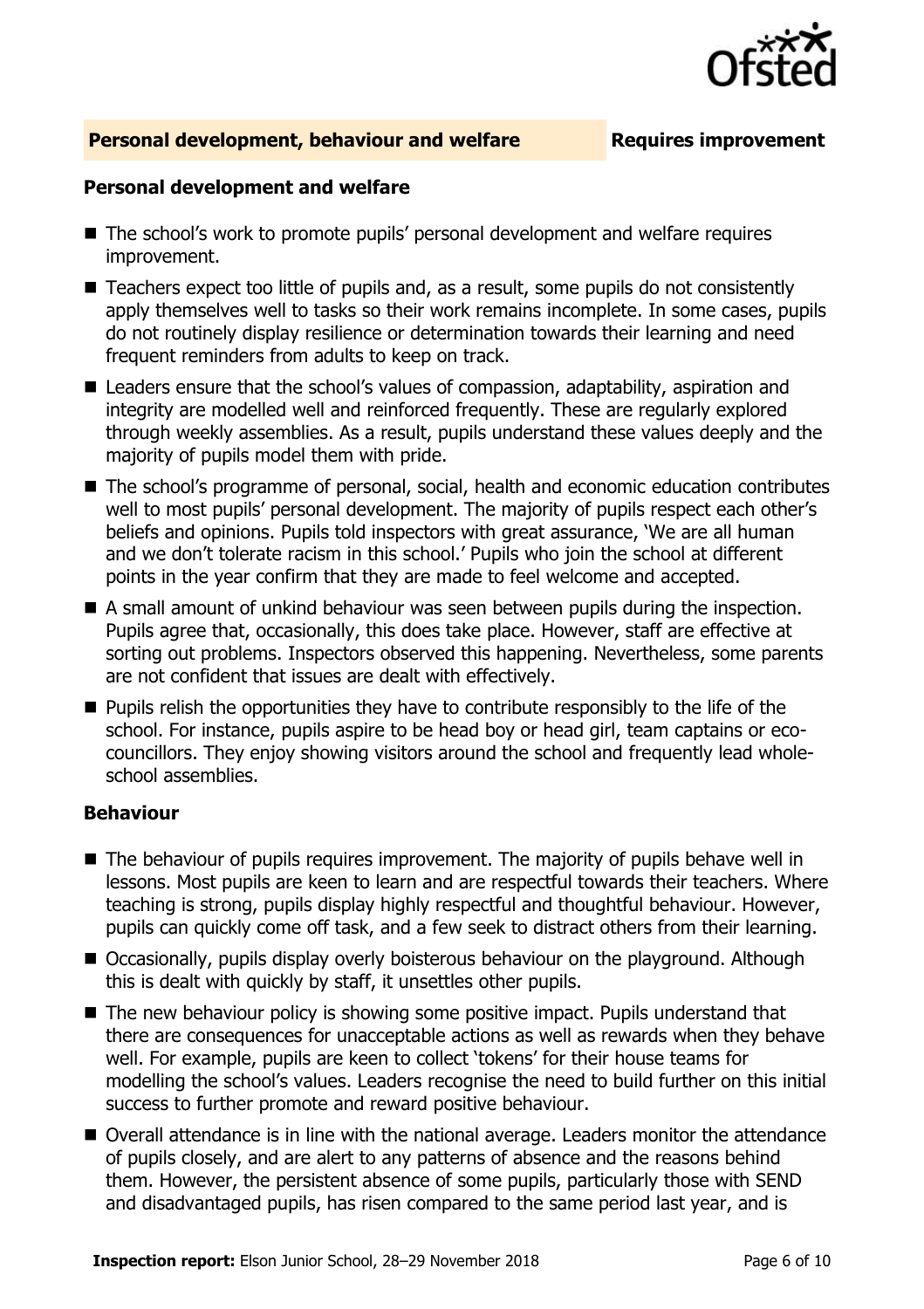

above the national figure. Leaders recognise the need to address this with greater urgency to ensure that all pupils attend school regularly.

### **Outcomes for pupils Requires improvement**

- **Provisional information indicates that pupils' attainment at the end of key stage 2** remained below national averages in 2018.
- Current pupils in Year 6 are making strong progress and pupils' progress in other year groups is showing improvement. However, due to the remaining inconsistencies in the quality of teaching, good progress is not yet well established across the school.
- **Pupils with SEND are making stronger progress because their needs are identified with** increased accuracy and appropriate provision is being made. These pupils are now catching up as a result of more sharply focused support.
- The 2018 end of key stage 2 outcomes show that a lower proportion of pupils achieved the higher standards in reading, writing and mathematics than seen nationally. While work in current pupils' books shows that the most able are now making stronger progress, leaders recognise that more work is necessary to ensure that this group makes stronger progress and deepens their understanding across the curriculum.
- **Pupils who are eligible for pupil premium make less progress than their peers and other** pupils nationally. Leaders are beginning to ensure that this group receives effective support. However, this work in the early stages of development and is not yet showing an impact on pupils' reported outcomes.
- Leaders have recently developed a rigorous system for assessing what pupils know, understand and can do. This means that they are confident that they have accurate starting points for each Year 3 pupil and can track progress as they move through the school. Teachers are making increasingly effective use of this system. The school's own performance information shows this is having a positive impact on pupils' progress. However, the benefits of the system have yet to be firmly established.
- Most pupils develop a love of reading and demonstrate their growing confidence in tackling vocabulary they have not previously encountered. In addition, their comprehension skills are developed well. However, pupils who arrive at the school with a lower than typical starting point in reading do not reliably receive the support they need to help them catch up. As a result, the reading outcomes of this group remain too low.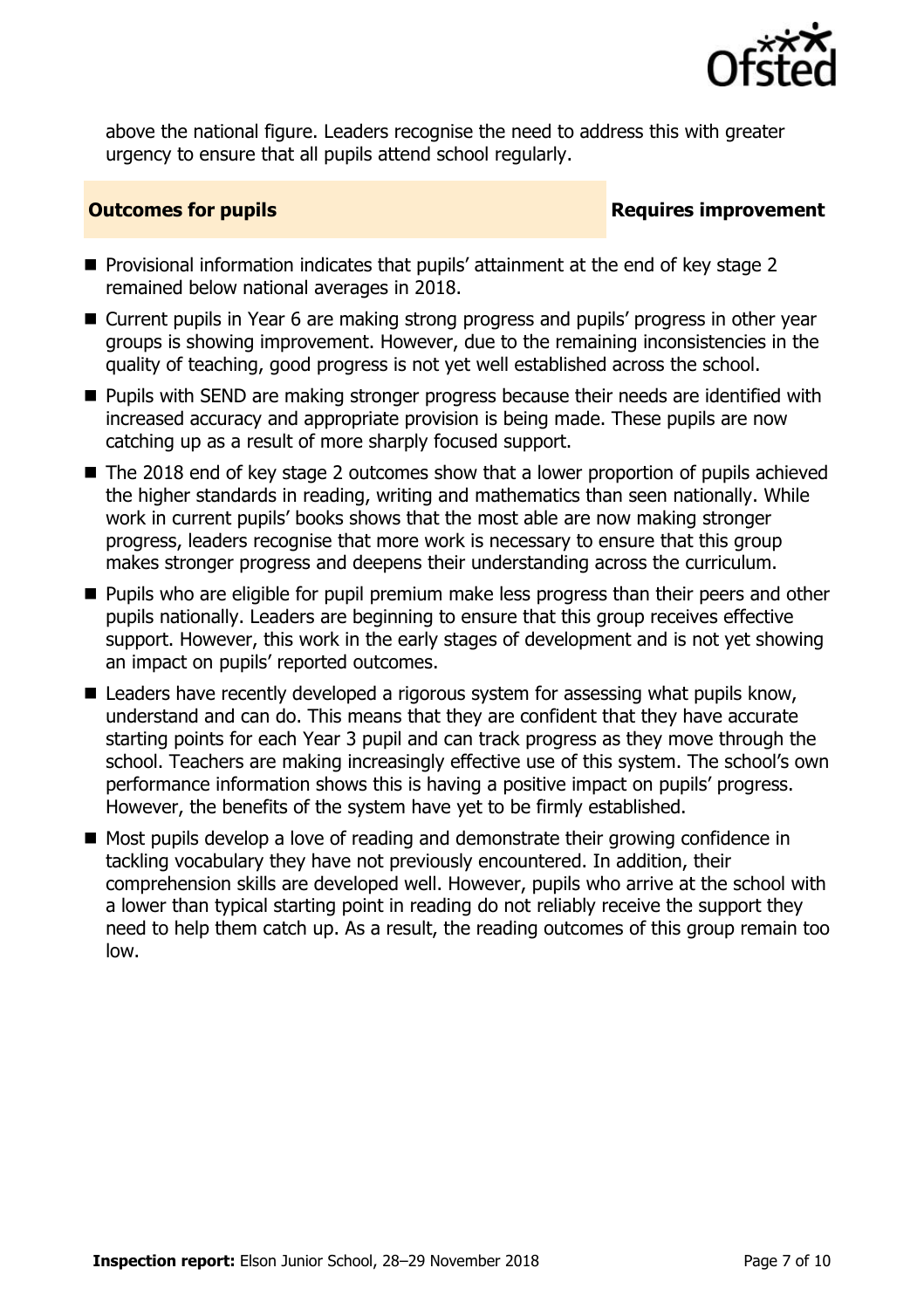

# **School details**

| Unique reference number | 116162    |
|-------------------------|-----------|
| Local authority         | Hampshire |
| Inspection number       | 10046391  |

This inspection of the school was carried out under section 5 of the Education Act 2005.

| Type of school                      | <b>Junior</b>                      |
|-------------------------------------|------------------------------------|
| School category                     | <b>Community School</b>            |
| Age range of pupils                 | 7 to 11                            |
| Gender of pupils                    | Mixed                              |
| Number of pupils on the school roll | 340                                |
| Appropriate authority               | The governing body                 |
| Chair                               | Paul Tyler                         |
| <b>Headteacher</b>                  | Penny Shaw                         |
| Telephone number                    | 02392 583754                       |
| <b>Website</b>                      | www.elsonjunior.co.uk              |
| Email address                       | adminoffice@elson-jun.hants.sch.uk |
| Date of previous inspection         | 14-15 May 2015                     |

### **Information about this school**

- **Elson Junior School is larger than the average-sized junior school. It has three classes** in each year group.
- The headteacher joined the school in the 2017 spring term. Prior to her arrival, acting leadership had been in place for approximately two years.
- The proportions of pupils with SEND and those supported with an education, health and care plan are above the national averages.
- The proportion of pupils who are eligible for pupil premium is broadly average.
- The proportion of pupils who speak English as an additional language is lower than the national average.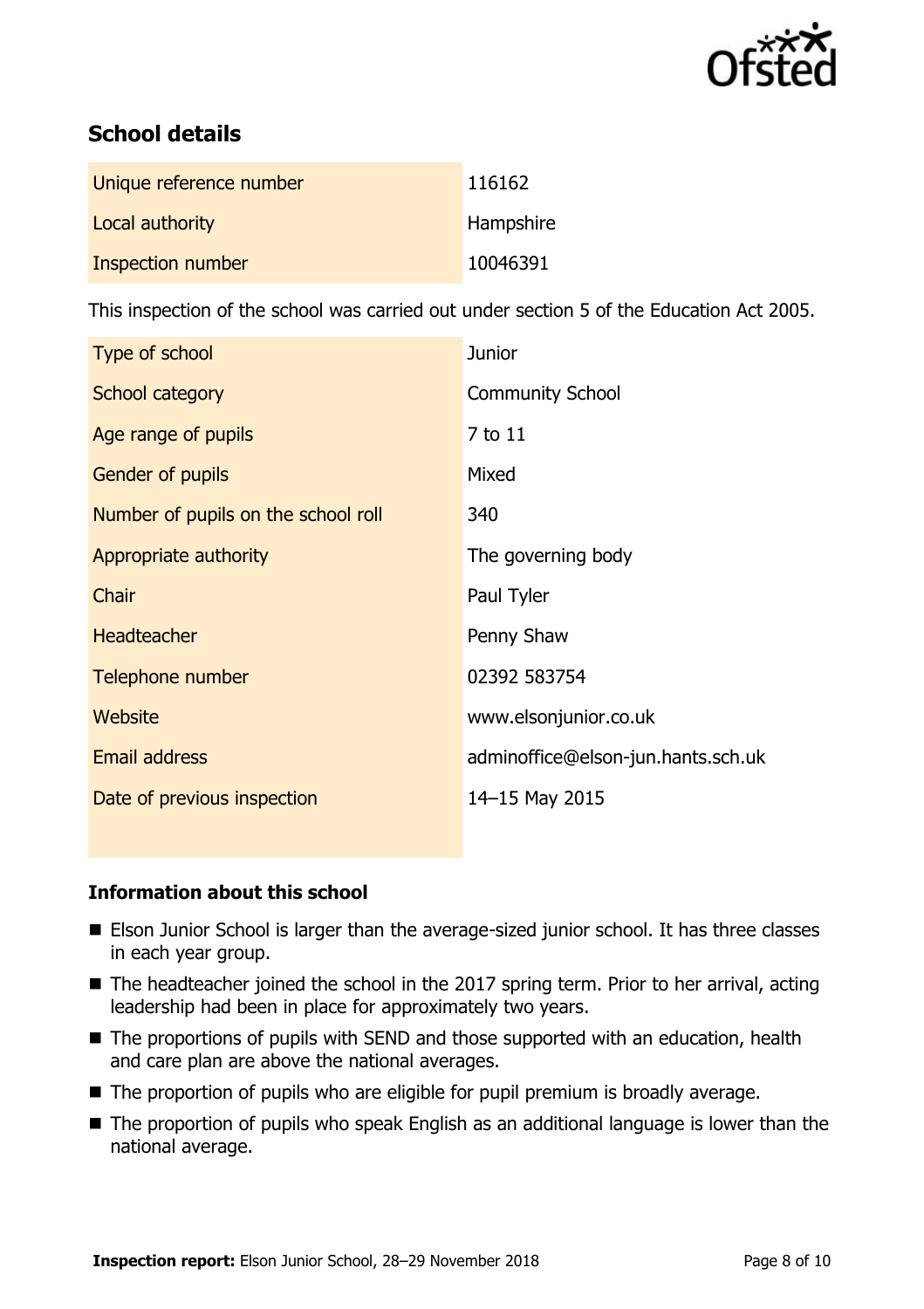

# **Information about this inspection**

- Inspectors observed learning in every class. They also made a number of shorter visits to classrooms and observed groups of pupils learning. All observations were carried out with school leaders.
- Inspectors held meetings with a range of senior and middle leaders during the inspection.
- An inspector met with the chair of the governing body and held two meetings with a representative from the local authority.
- Together with senior leaders, inspectors looked at a range of pupils' work.
- Inspectors spoke to parents before school and considered 52 responses to Parent View, Ofsted's online survey, including 49 free-text comments.
- $\blacksquare$  To gain the views of pupils, inspectors spoke to pupils informally in lessons and on the playground at breaktime and lunchtime. Inspectors met more formally with a group of pupils from Years 3, 4, 5 and 6, and heard them read. Inspectors also considered 45 responses to Ofsted's online pupil survey.
- **Inspectors held a meeting with a range of staff during the inspection. They also** considered 46 responses to the confidential online staff questionnaire.
- Documentation and policies, including the school's self-evaluation, development plans and responses to the school's own questionnaires, were reviewed. Inspectors scrutinised the school's safeguarding records, together with the recruitment checks made before new staff are appointed.

### **Inspection team**

| <b>Frances Nation, lead inspector</b> | Her Majesty's Inspector |
|---------------------------------------|-------------------------|
| Sarah Varnom                          | <b>Ofsted Inspector</b> |
| <b>Brian Macdonald</b>                | <b>Ofsted Inspector</b> |